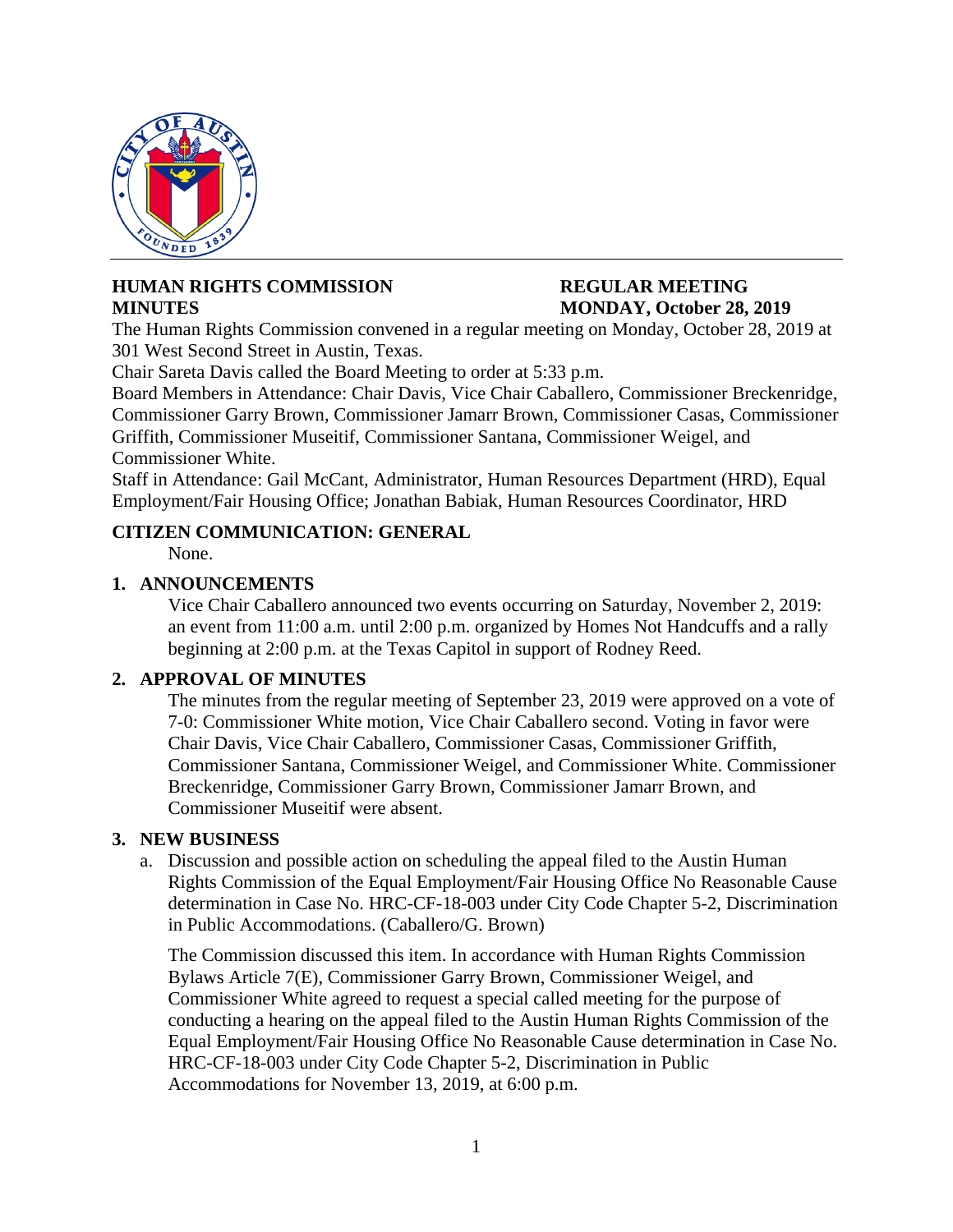b. Discussion and possible action regarding a recommendation to City Council to recognize International Human Rights Day. (Caballero/Davis)

Karla Pascarella, International Human Rights Committee of the International Law Section of the State Bar of Texas, addressed the Commission and answered questions from the Commission. The Commission discussed this item. Chair Davis presented the draft recommendation. The Commission worked in a collaborative and informal manner to finalize the recommendation. After the draft was finalized, Chair Davis moved for adoption, Commissioner Griffith second. As amended, the Commission adopted the recommendation on a vote of 8-0. Voting in favor were Chair Davis, Vice Chair Caballero, Commissioner Garry Brown, Commissioner Casas, Commissioner Griffith, Commissioner Santana, Commissioner Weigel, and Commissioner White. Commissioner Breckenridge, Commissioner Jamarr Brown, and Commissioner Museitif were absent.

- c. Discussion regarding Homelessness in Austin Photo campaign. (Weigel/White/Caballero) The Commission discussed this item. The Commission took no action on this item.
- d. Discussion and possible action to present a climate action plan to City Council. (White/Weigel)

The Commission discussed this item. The Commission took no action on this item.

e. Discussion and possible action regarding a recommendation to City Council to Protect and Serve the Community of People Experiencing Homelessness. (Caballero/Weigel/White/Griffith)

The Commission discussed this item. Vice Chair Caballero presented the draft recommendation. The commission discussed this item. The Commission worked in a collaborative and informal manner to finalize the draft recommendation. After the draft was finalized, Commissioner Jamarr Brown moved for adoption, Commissioner Casas second. As amended, the Commission adopted the recommendation on a vote of 8-0-1. Voting in favor were Vice Chair Caballero, Commissioner Garry Brown, Commissioner Jamarr Brown, Commissioner Casas, Commissioner Griffith, Commissioner Santana, Commissioner Weigel, and Commissioner White. Commissioner Museitif abstained. Chair Davis and Commissioner Breckenridge were absent.

f. Discussion and possible action to approve the 2020 meeting schedule. (Davis/Caballero)

The Commission discussed this item. The Commission worked in a collaborative and informal manner to finalize the draft schedule with the following dates: January 27, 2020; February 24, 2020; March 23, 2020; April 27, 2020; May 18, 2020; June 22, 2020; July 27, 2020; August 24, 2020; September 28, 2020; October 26, 2020; and November 16, 2020. The Commission adopted the schedule on a vote of 9-0: Vice Chair Caballero motion, Commissioner Jamarr Brown second. Voting in favor were Vice Chair Caballero, Commissioner Garry Brown, Commissioner Jamarr Brown, Commissioner Casas, Commissioner Griffith, Commissioner Museitif, Commissioner Santana, Commissioner Weigel, and Commissioner White. Chair Davis and Commissioner Breckenridge were absent.